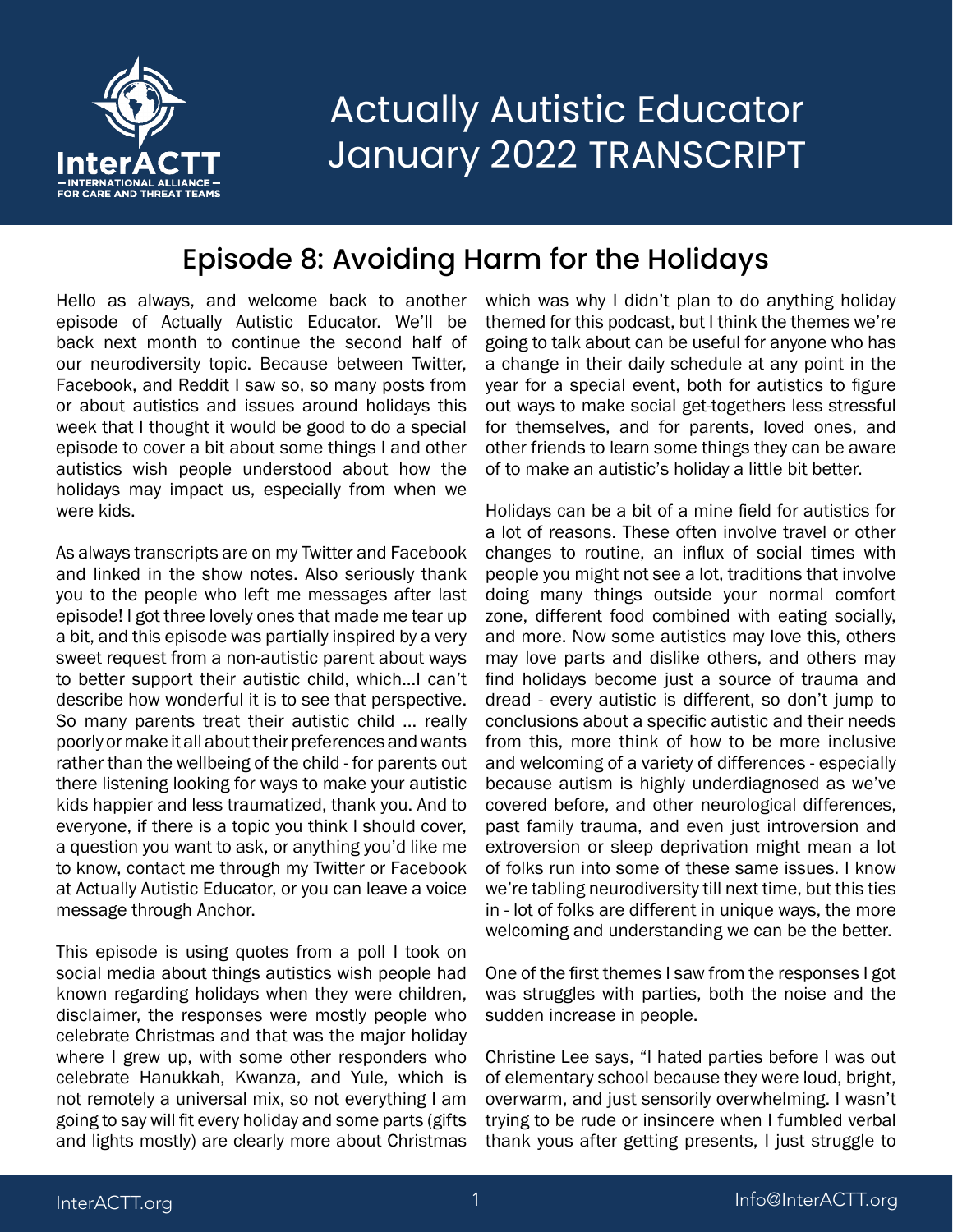

think and talk and people while in sensory overload."

This is so important - autistic sensory differences means that the atmosphere that feels bright and welcoming to one may make some folks utterly miserable, and it can impact our ability to speak and move. We sometimes talk about autism and hypo vs hyper sensitivity and in textbooks about autism I've seen it treated as a single dial - an autistic is either hyper sensitive to lights, sounds, touch and providers should ensure they have fewer sensations for all of these, or hypo sensitive and doesn't feel as much and is always looking for more sensory input and carers should provide lots of stimulation. In general I don't think that's how it actually works - from my own experience and what others have shared it's a lot more variable - maybe usually liking firm pressure touch but hating bright lights or sounds rather than all or nothing, though I also see a lot of using stronger sensory input as a way to deal with hyper-sensitivity - needing loud music to drown out hyper sensitive hearing of the two tvs going plus the refrigerator, heater, laptop, and electric lights (those are the actual things I can distinctly hear in my house as I write this), but also it can be super variable - the more input, stress, and such can make things worse, so the lace edged shirt that was ok to wear when in your own house in quiet might become scratchy and miserable when it's warmer and there are people everywhere. Light levels that normally are fine suddenly feel too bright when you're overextended from having to socialize - like how having a migraine or hangover can suddenly make normal lights and sounds feel awful.

Stephanie from Boston had several thoughts here they started with "Turn the music down! My father loves blasting music all the time, and with that and a house full of people, it's intolerable.

Let me have the right to sit in a coat closet and read my book/play video games/do whatever the hell I want to do for half an hour without making a big deal about it." Another friend shared "We are

overwhelmed and overstimulated, what might seem like small things may set us off and we need space. GIVE US THAT SPACE." As someone who is still bitter about having hidden at age 11 in a closet in my bedroom behind my clothes and under a blanket in the dark to avoid a meltdown during a party and still was dragged out and mocked for being anti-social, I agree entirely.

So solutions - having options to escape is so important especially because of that variability we mentioned before where something that normally is fine becomes awful, so potentially having different spaces where folks can go that are quieter vs louder and more or less bright if you are a host is wonderful, making sure people (especially kids) are allowed to hide in a room or closet or going for a walk if they're overwhelmed, and checking in with folks in general and encouraging them to express their comfort needs. If you're autistic at any age, you are not being selfish if you need ear plugs or headphones, if you need to go for a walk or find a quiet space to breathe in - if the people you're with aren't accommodating then some stealth options are: an emergency call from work or a friend and you have to take this and go sit in your car. It's a beautiful night/day for a brisk walk! If you drive, then be the one to volunteer to get more ice or soda from the gas station. If someone doesn't acknowledge the term "sensory overload", call it a migraine - I literally can't tell them apart sometimes, it's a very apt explanation, and people may be more understanding of your needs, especially how it can create light and noise sensitivity and trouble eating. It's also ok to have to turn down invites, only visit briefly, or insist on a hotel, even if other people try to guilt trip you. You get to decide your own boundaries and you deserve to be comfortable.

Related to this Stephanie continued, "Don't try to pack too many things into one day. We'd go to my Father's mother's house for Christmas Eve, which generally lasted until about midnight, and I'd get tired and cranky and there would be arguing, then Christmas morning at my parents house, and then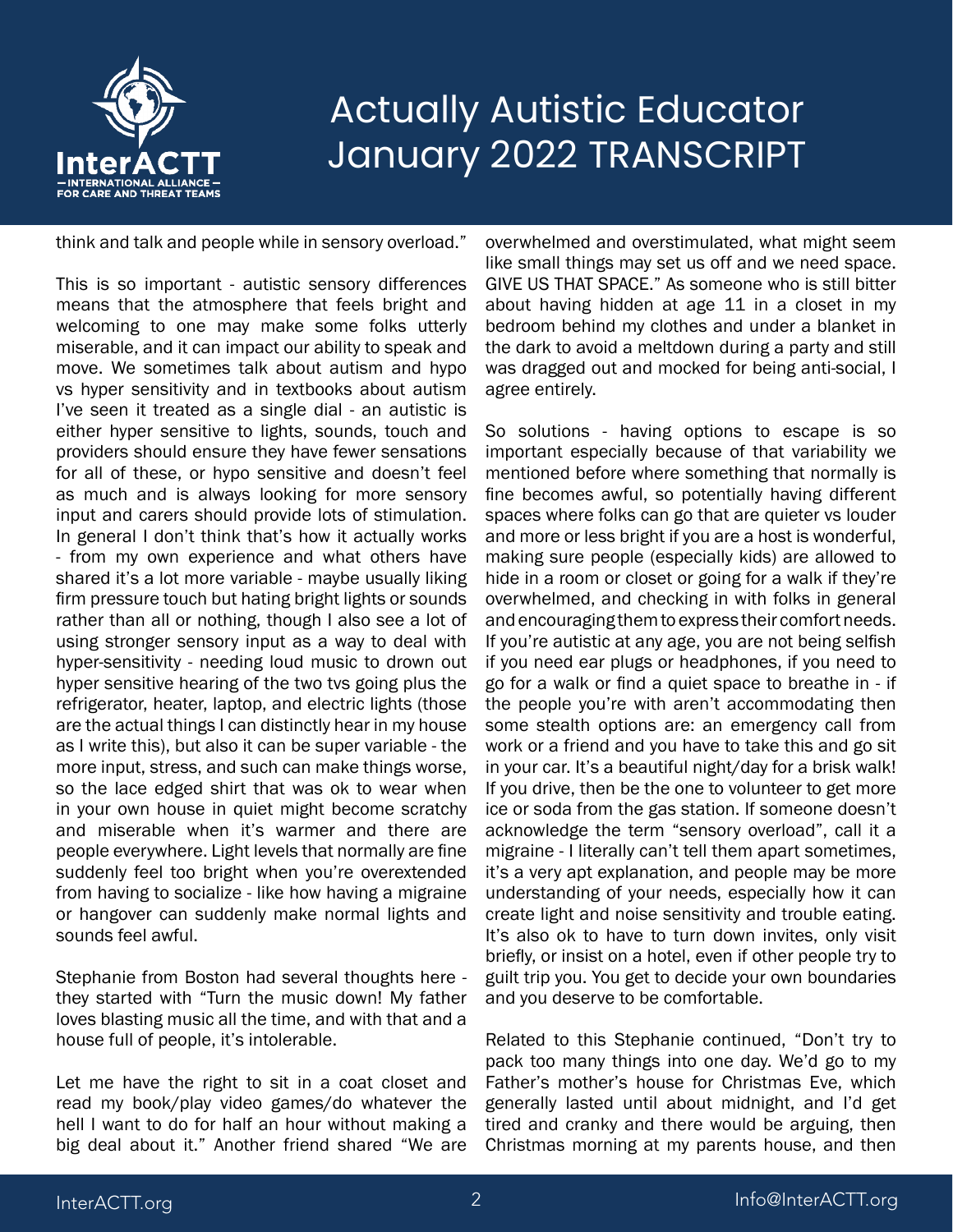

Christmas afternoon at my Mom's mother's house, and that was always one straw too far. This is still the case except that the afternoon party became my husband's family, and I feel really guilty when I try to wiggle out of having to go because I like them but I just can't after already doing two holidays in 24 hours." Honestly that sounds hellish to me, I could love everyone involved and that would still utterly destroy my ability to function. Some autistics might be fine with this, but, especially to autistics listening you're valid if you need to set boundaries around what you can comfortably do, be that limiting trips, visiting the weekend before or after, attending remotely - you don't have to burn yourself up to keep other people warm. Non-autistics, please remember that these boundaries are not a rejection of you, if you care about someone then let them not hurt themselves, even if it means needing to make some changes.

Touching was a big part of this too - the expectation to hug or even shake hands with others is rampant with family get-togethers and can be so uncomfortable for multiple reasons.

Jen from near Boston said "For myself, it was over stimulation via hands touching. Like many folks had sweaty or lotiony hands, and I have really dry hands naturally, so I really disliked grabbing folks sweaty hands or full of over scented lotion hands. It was like I felt it was almost abrasive to touch those hands. So I actually liked hugs better. Because it didn't involve hand touching! ... But I'll still do a fist bump any day over a hand shake. Even pre covid."

Ben Larson said in all caps, which I so agree with - "STOP MAKING ME HUG STRANGERS. Yes, they're family, but I see them once a year for fifteen minutes. That is a STRANGER."

This was probably the most frequently said thing actually. Even if kids and adults are given the choice, adults often make it clear that they will be upset if you don't "choose" to hug. I'm going to take a moment because this is a huge problem in general, especially

as a woman, the social pressure to give up control of their bodies to others is so bad, and it's especially a concern for autistics as they are more likely to be victims of sexual assualt. Autistics are constantly taught as children that they need to ignore their bodily comfort and allow adults to touch them in various school and social situations in exchange for treats or to avoid punishment, what is that going to teach them? Likewise, if there is pressure to let people hug, kiss, or hold a child or else "make someone sad, and we don't want to make them sad do we," what is that going to teach? Also even outside of the grooming issues, touch can be physically painful or massively unpleasant for autistics - I have sensation issues and if tickled I will literally blackout and start thrashing, and I get super uncomfortable having most people touch me. It's awful, but so many relatives assumed that as I was a child they could do whatever they wanted and I was supposed to just ignore my own discomfort for their amusement. Again, this is not ok for non-autistic children either, but especially for autistics it's incredibly cruel, so making sure that kids don't get pressured into touching other people is key.

Food was also a recurring theme - as mentioned in a previous episode I really struggle with eating when out-sensoried, and the article we looked at Preference to Eat Alone: Autistic Adults' Desire for Freedom of Choice for a Peaceful Space found in their research that socializing, limited food options, and non-sensory friendly spaces could all make it harder for autistics to eat. How does that line up with holiday get-togethers?

Amanda shared "I'm unlikely to be very hungry if I'm eating at an unfamiliar time, off unfamiliar plates, potentially in uncomfortable clothing. I mostly managed this as a teenager by just not really eating during actual meal times and eating leftovers. It was very upsetting to me that this upset my parents because I felt like I was making an effort by staying downstairs to socialize with people and waiting to eat until later, and they felt like I was just making more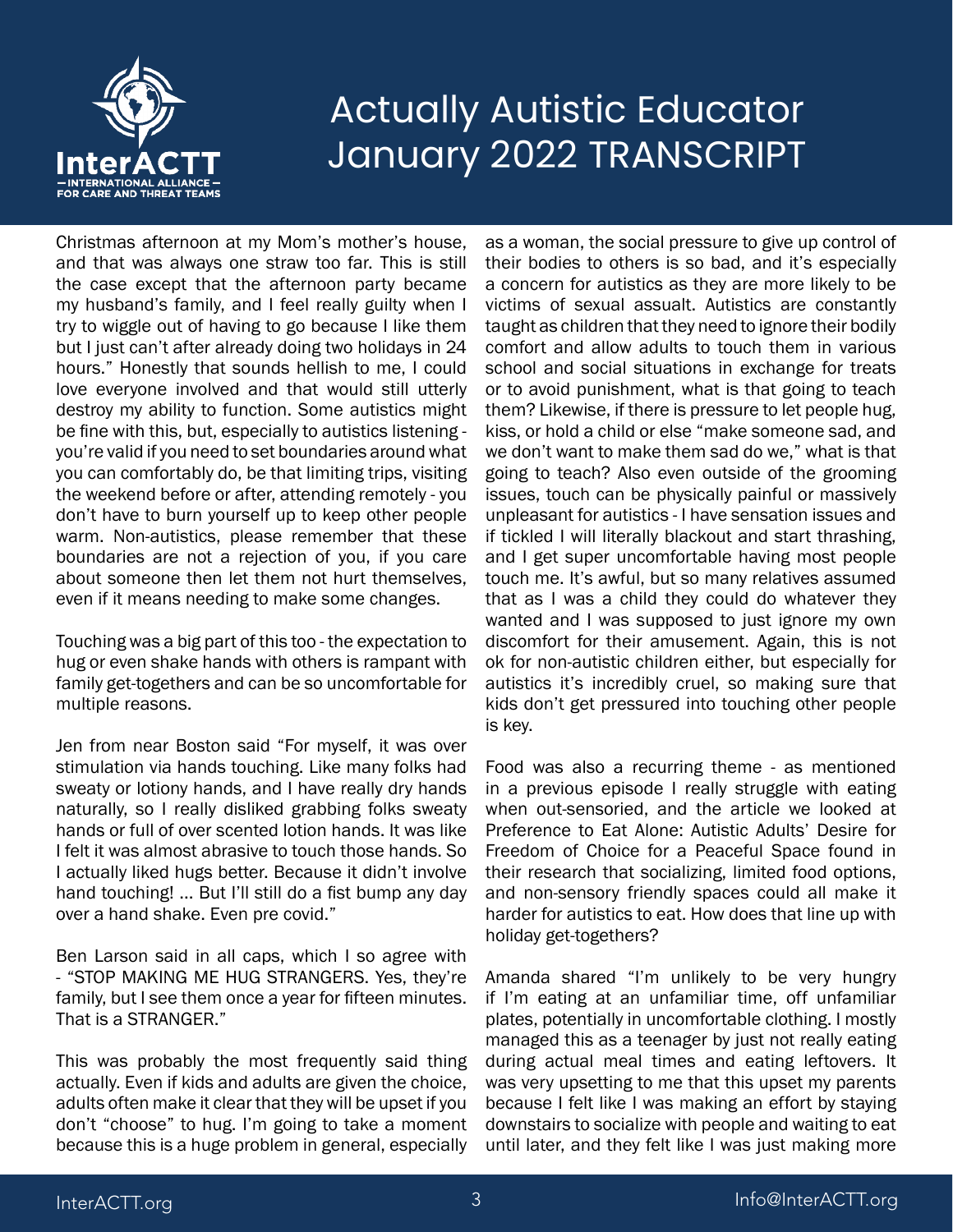

mess just because I felt like it." Yes! I personally mostly ate stuffing and gravy with peas as that was all I could manage on top of everything else. Food can be such a source of stress, giving autistics extra space here can be incredibly helpful, and don't make comments drawing attention. Also, autistics - if you need to eat ahead of time, only eat bread rolls, or whatever to make things work, food isn't morally good or bad and fed is best, especially for only a few afternoons or evenings a year. And definitely when someone decides to put almonds on the green beans. Why? Like, as a cook I actually get it, but from a texture-sensitive perspective my goodness why.

There were a lot of other references to unfamiliarity in Amanda's quote which is very classic for many autistics, we often like to know the plan and it can be upsetting when it changes - when large parts of the world are actively hostile to your comfort, changes can be terrifying. There are huge shifts in routines around holidays, different spaces, eating at different times, and sometimes last-minute changes to plans, all of which can be super challenging.

Amanda also shared "Throwing me off my routine by making us not eat breakfast until after we've opened gifts is not helping with preventing meltdowns" - there are few things in this world harder for me mentally than having to be social first thing in the morning. I normally need my time to get settled, wake up properly, have my tea, and then I can people. Add in worries about eating before other people arrive, fears of not knowing the plan, and other discomfort and it can make things incredibly stressful!

This next comment however was so wonderful, Gina says, "As an adult with a child who is also possibly on the spectrum I limit all of this. Holidays are only celebrated in familiar environments and mostly only at my house where I can control schedules staying the same. I tell people that my son may "go off to his own room" but that he's fine and please don't bother him and I damn sure don't get embarrassed by my children when they ask the way my parents did. I don't

force my children to hug anyone unless they want to. I cook and if I know my son won't eat something due to texture/smell/etc. I don't force him to. I give him sensory toys to distract him during times of high stress and I try to have multiple "small" gatherings instead of one large gathering." Oh my goodness I think I would have done anything for just a bit of that understanding as a child. Now, maybe that's more than some autistics need, and others might love more people in some spaces, but...just being willing to tweak things to avoid meltdowns/crashes/mental health tanks is so incredibly wonderful.

Related to all this - holiday clothing is often different that what you're normally used to wearing if you're expected to dress up, and can frequently cause so many issues. I'm extra bitter about this one as I was constantly forced into wool tights and sweaters for the holidays and was a teenager before we found out I had a wool allergy. It was just ignored as me being finicky. Please, children are not dolls, don't force any kid into something that upsets them that much when the main reason is you think it looks cute. Stephanie from Boston says "Let me help pick out my outfit, and try it all on together before I have to go to the thing.. I remember a few times having to wear knit tights that kept getting stuck on the velcro of my jacket and that's all I remember about that year. Believe me when I explain that my hat is too small and that it hurts my head to wear it." Physical sensations are different for us and may cause actual pain, through off our spatial awareness, and are a huge trigger for meltdowns - dressing up can mean many different things, it's okay to want to look nice, but finding stuff that works for everyone is key. Tip for autistics - what fabric is comfy for you? I like cotton, linen, and rayon but not nylon, it feels sticky. Find a top in a material and texture you like but in a formal cut - several of my work blouses are cotton t-shirt material that have a tailored cut at the sides and a square neckline, or think non-wool sweaters in a thin material, a non-t plain cotton shirt but in a color matched to the celebration - you can be formal if your party requires it, but still comfortable rather than pushing yourself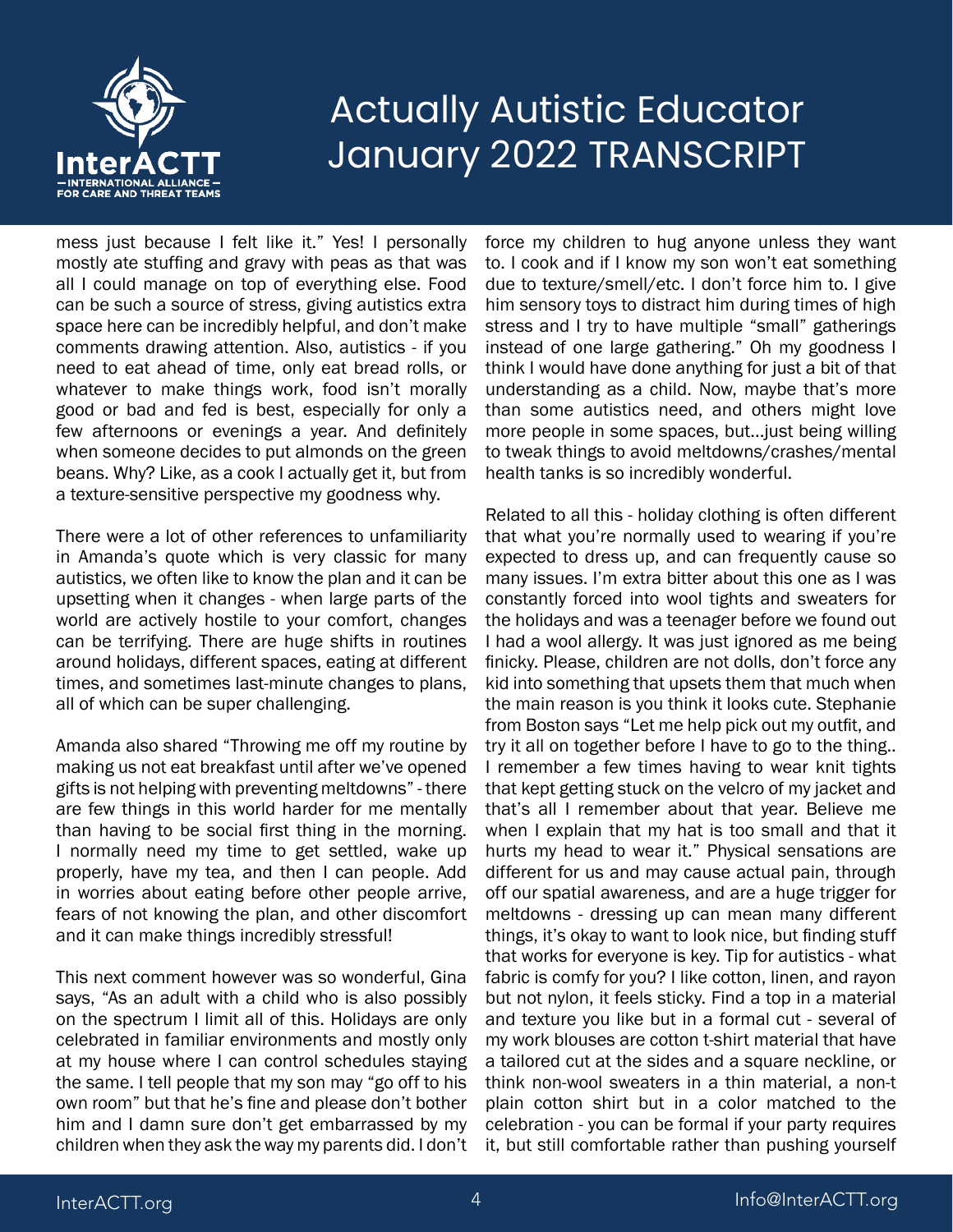

#### with something scratchy.

While not all holidays involve gifts, for ones that do this can be an extra challenge on multiple fronts. Amanda says "Just because my face isn't doing what you expected it to do doesn't mean I don't like the gift you got me." Also,"G iving me a longed for item related to my special interest first thing and then being upset that I don't seem as engaged with the other gifts is counterproductive for both of us. I might really like those gifts too, but my focus has been captured by a particular thing" Both of these elements came up repeatedly in responses - as we've talked about before, autistic facial expressions are often different that non-autistic expressions, and especially if we are excited! Many of us who normally mask will forget to if we get interested in something, so an unusually flat affect may mean I am thoroughly engrossed in examining an item that I love! The more engaged we are the harder it can be to fake our reactions to things, so non-autistics, please don't take it personally if our expressions or reactions aren't what you expect.

I've seen people say that autistics who are uncomfortable around gift exchanges, it's an example of our supposed lack of empathy, which, you know my thoughts there by this point, also this is a clear case of the double-empathy problem as autistics historically have given me great gifts but so many non-autistics have utterly failed. I often struggle with figuring out what the protocol is for gifts, and it makes things very stressful as I have a lot of trauma around social activities and being told I'm bad at them, so it's incredibly nerve-wracking.

Things that can be helpful can be setting explicit guidelines for gifts and expectations - is there a price range, do folks have requests, is everyone present getting a gift for everyone else, only kids under a certain age, only direct relations, who? Taking the guess work out can be a huge relief.

Another important point, "Given all the talk about bad kids not getting any presents, it would have been

really helpful to have the fact that I was not a bad child more heartily reinforced" - likewise Rebecca says "The idea that only good kids get presents is too anxiety-inducing for an autistic kid (or honestly, any kid), since autistic kids already often have the experience of "failing" to live up to arbitrary expectations they don't understand."

While most of the responses I'm sharing were from adult autistics, a friend relayed her child's request on this topic too, "Please stop insisting we must participate in your holiday parties if it makes me uncomfortable. Santa is absolutely not okay and you trying to make me sit with, talk to, or take photos with a stranger that has the authority to judge me as naughty is not okay." Yeah, when you think of it that way Santa is terrifying.

As we've talked about before, autistics face so much trauma and pressure to conform, plus people calling us bad, broken, and evil for processing and reacting differently than non-autistics, this can be heartbreaking for a kid. Especially when combined with issues around non-autistics often not understanding our wishes, it's easy to assume when you didn't get what you hoped for it's because you were a bad kid and didn't deserve it. This can super mess you up. I literally picked up a whole philosophy major trying to understand if I was evil - oh, the humanities! (sorry, I really wanted to work that joke in there cause that got a little dark).

Lilith shared "Too many people unwrapping presents makes for stimulation overload because of the crinkling sound. Much prefer gift boxes or bags with minimal paper in them. That sound shreds my ears so bad."

The sensory overload can be such an issue - I don't have problems with paper (again, these are all individual experiences, any individual autistic may love some of these things), but Christmas lights are a huge thing in my area and my neighborhood has a competition for best decorations that people take